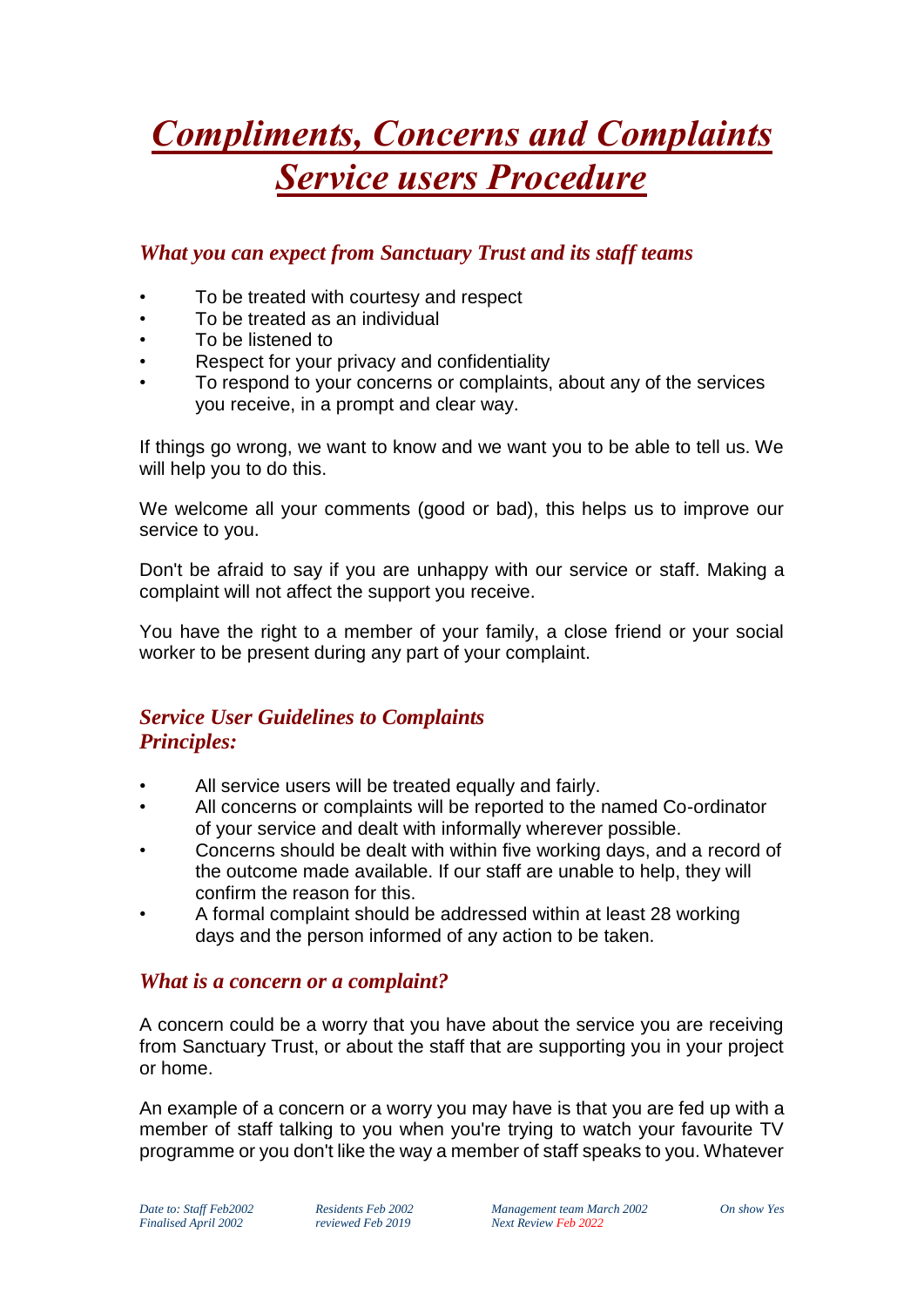your concern or worry, we want to know and we want to sort it out if we can. It doesn't matter how many times you tell us your concerns, this only helps us to make sure we provide you with a service that you're happy with.

Complaints are similar to a concern, but are usually more serious. Sometimes a concern that isn't sorted out in the way you think it should be, or it is taking too long to sort out, can then become a complaint. If you are not satisfied with the standard of service you receive, the actions, or lack of action by Sanctuary Trust toward you or other service users, you can complain.

Any allegation of abuse, mistreatment, exploitation or concern considered being serious, e.g. "Joe Blogs hit me" or "my money (or property) has gone missing" would be a complaint.

If you feel you have not been given the same opportunities as everyone else, you could complain. Where you are unsure, you can ask a Key Worker, or a friend to help you.

#### *Procedure:*

#### *How to let us know of your concern or to make a complaint.*

Talk about your concern or worry with the person who works with you at your project or home. They may be able to solve the problem straight away.

If you feel uncomfortable with that person, or feel unable to talk to them about your concern, then ask to see their manager as soon as possible.

If you would like to ask for the Compliments, Concerns or Complaints form. This is a tear off form included in the service user handbook and is also available on the Sanctuary Trust Web Site:

<https://sanctuarytrust.org.uk/contact/compliments-concerns-and-complaints/>

You may want to ask a friend or relative to do this on your behalf.

You (or your representative) can contact us by calling in, writing or telephoning the Sanctuary Trust offices.

The Project Manager will take all the necessary details from you. We will contact you within five working days, telling you of the action being taken.

#### *What happens next?*

If you are not satisfied with the outcome, then you should make a complaint, in writing, to the Area Manager.

You can ask for the Area Manager to look into your concerns or worries from the beginning.

*Date to: Staff Feb2002 Residents Feb 2002 Management team March 2002 On show Yes Finalised April 2002 reviewed Feb 2019 Next Review Feb 2022*